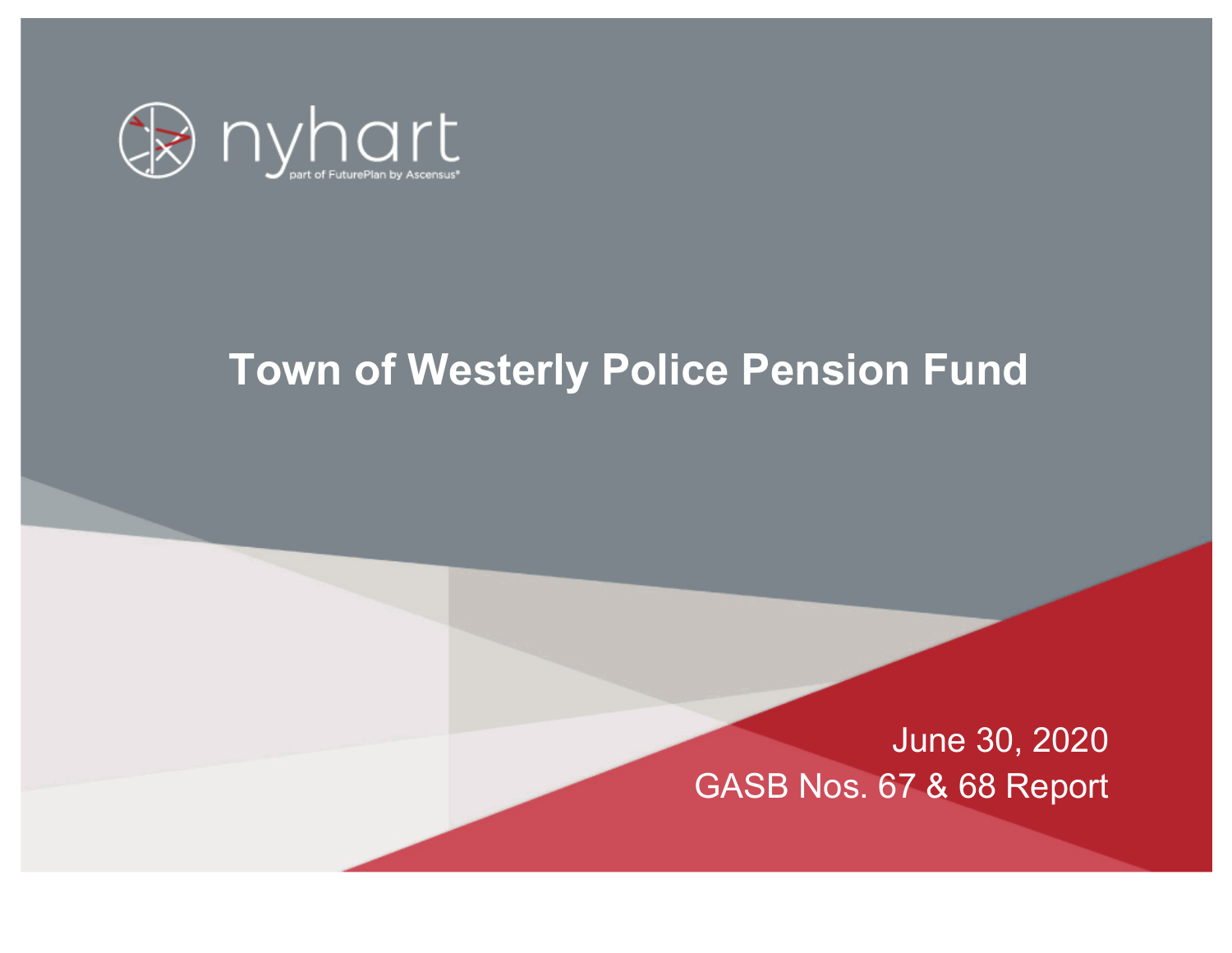| <b>Actuarial Certification</b>                                                       | 3  |
|--------------------------------------------------------------------------------------|----|
| <b>Summary</b>                                                                       | 5  |
| <b>Statement of Fiduciary Net Position</b>                                           | 6  |
| <b>Statement of Changes in Fiduciary Net Position</b>                                | 7  |
| Schedule of Changes in Net Pension Liability and Related Ratios                      | 8  |
| <b>Pension Expense</b>                                                               | 10 |
| Deferred Outflows of Resources and Deferred Inflows of Resources Related to Pensions | 11 |
| <b>Rate of Return</b>                                                                | 13 |
| <b>Discount Rate and Net Pension Liability Sensitivity</b>                           | 14 |
| <b>Schedule of Contributions</b>                                                     | 15 |
| <b>Actuarial Assumptions for Total Pension Liability</b>                             | 16 |
| <b>Actuarial Assumptions for Actuarially Determined Contributions</b>                | 17 |
| <b>Plan Provisions</b>                                                               | 20 |

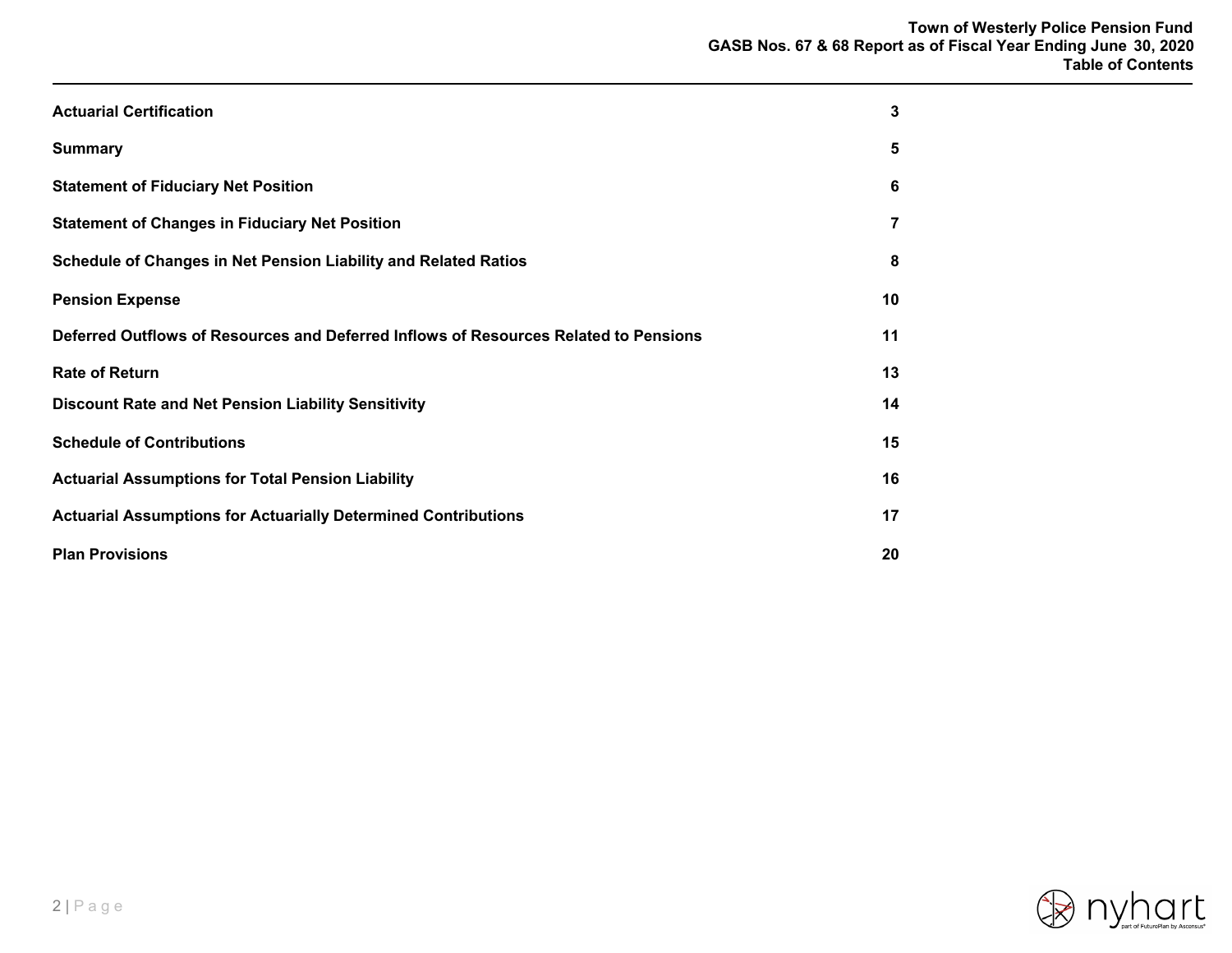This report is prepared in accordance with our understanding of GASB Nos. 67 & 68 for the purpose of disclosing pension plans in financial statements. Determinations for purposes other than meeting these requirements may be significantly different from the results contained in this report.

The information presented in this report is based on:

- the actuarial assumptions included in this report;
- the plan provisions;
- participant information furnished to us by the Plan Administrator;
- asset information furnished to us by the Plan Trustee.

We have reviewed the provided data for reasonableness when compared to prior information provided, but have not audited the data. Where relevant data may be missing, we may have made assumptions we believe are reasonable for the purpose of the measurement. We are not aware of any significant issues with and have relied on the data provided. Any errors in the data provided may result in a different result than those provided in this report.

The interest rate, other economic assumptions, and demographic assumptions have been selected by the plan sponsor with our recommendations. The assumptions used, in our opinion, are reasonable and represent a reasonable expectation of future experience under the plan. All calculations have been made in accordance with generally accepted actuarial principles and practice.

A summary of any assumptions not included in this report, the plan provisions and the participant information is included in the Actuarial Valuation Report for funding purposes.

Future actuarial measurements may differ significantly from the current measurements presented in this report due to such factors as the following:

- plan experience differing from that anticipated by the economic or demographic assumptions;
- changes in economic or demographic assumptions;
- increases or decreases expected as part of the natural operation of the methodology used for these measurements (such as the end of an amortization period or additional cost or contribution requirements based on the plan's funded status ); and
- changes in plan provisions or applicable law.

We did not perform an analysis of the potential range of future measurements due to the limited scope of our engagement.

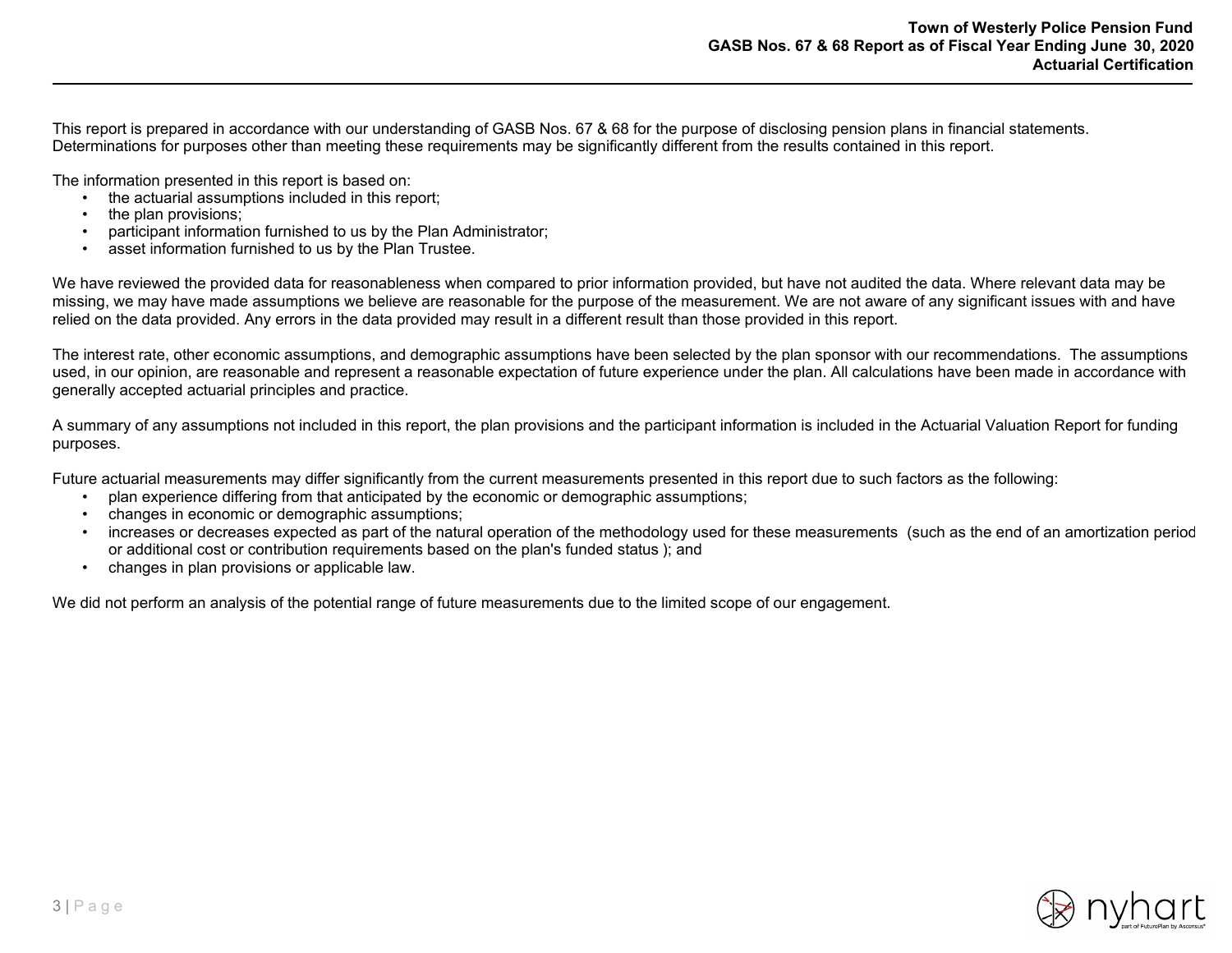The undersigned are compliant with the continuing education requirements of the Qualification Standards for Actuaries Issuing Statements of Actuarial Opinion in the United States.

To our knowledge there have been no significant events prior to the current year's measurement date or as of the date of this report which could materially affect the results contained herein.

Neither Nyhart nor any of its employees have any relationships with the plan or plan sponsor which could impair or appear to impair the objectivity of this report.

Nyhart

Elizabet a. Wiley

Elizabeth A. Wiley, FSA, EA Lawrence Watts, Jr., FSA, CFA, EA, MAAA

10/29/2020

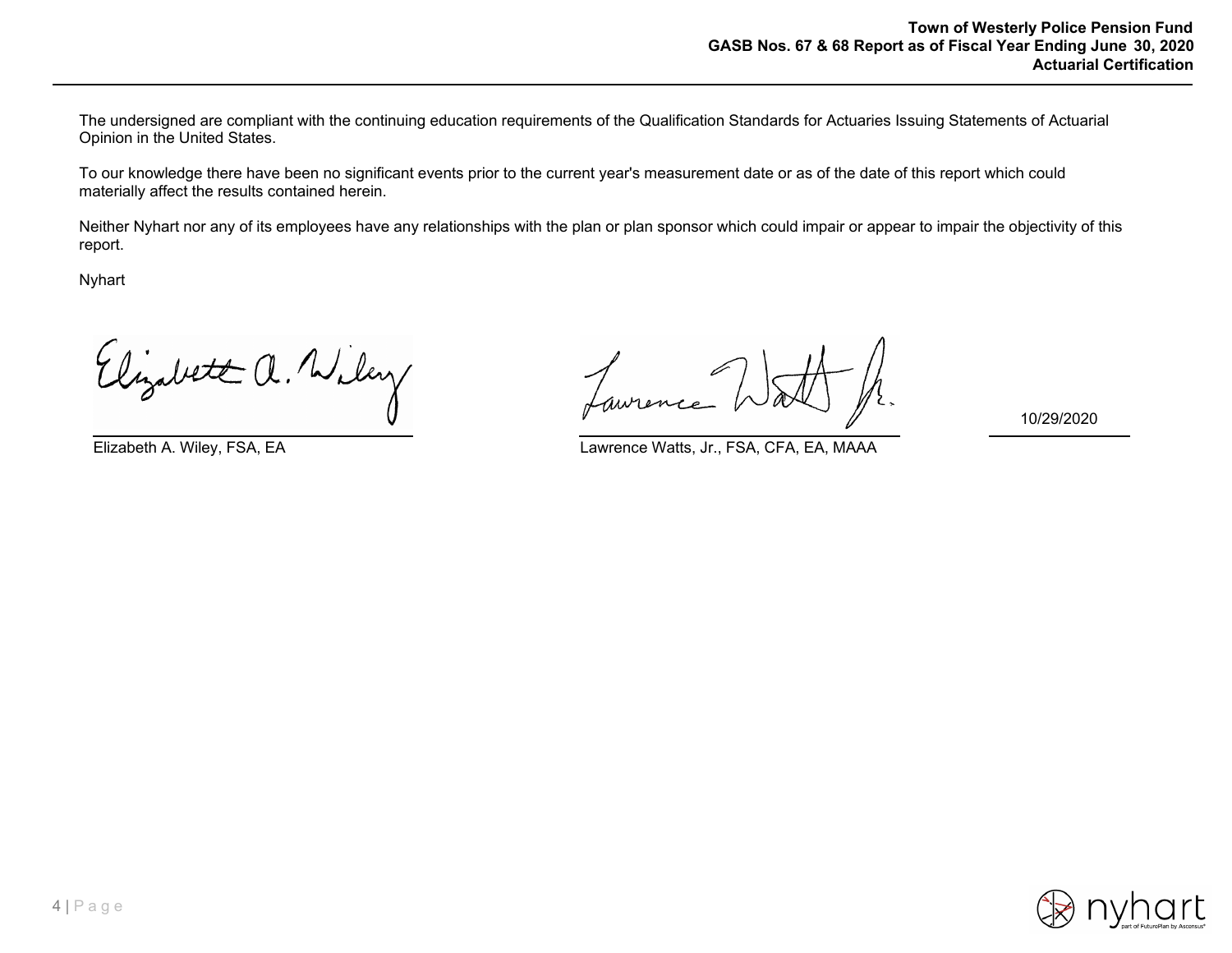| <b>Net Pension Liability</b><br>The components of the net pension liability at June 30                                  | 06/30/2020        | 06/30/2019        |
|-------------------------------------------------------------------------------------------------------------------------|-------------------|-------------------|
| Total pension liability                                                                                                 | \$<br>55,617,795  | \$<br>51,835,111  |
| Plan fiduciary net position                                                                                             | (39, 566, 281)    | (38, 247, 039)    |
| Net pension liability                                                                                                   | \$<br>16,051,514  | \$<br>13,588,072  |
| Plan fiduciary net position as a percent of the total pension liability                                                 | 71.14%            | 73.79%            |
| Pension Expense for the Fiscal Year Ended June 30                                                                       | \$<br>2,112,764   | \$<br>1,821,963   |
| <b>Actuarial Assumptions</b><br>The total pension liability was determined using the following actuarial<br>assumptions |                   |                   |
| Inflation                                                                                                               | 2.00%             | 2.00%             |
| Salary increases, including inflation                                                                                   | Varies by Service | Varies by Service |
| Investment rate of return, including inflation, and net of investment expense                                           | 7.00%             | 7.00%             |
| <b>Plan Membership</b><br>The total pension liability was determined based on the plan membership as<br>of June 30      | 2019              | 2017              |
| Inactive plan members and beneficiaries currently receiving benefits                                                    | 52                | 48                |
| Inactive plan members entitled to but not yet receiving benefits                                                        | 1                 | -1                |
| Active plan members                                                                                                     | 45                | 48                |
| <b>Total members</b>                                                                                                    | 98                | 97                |

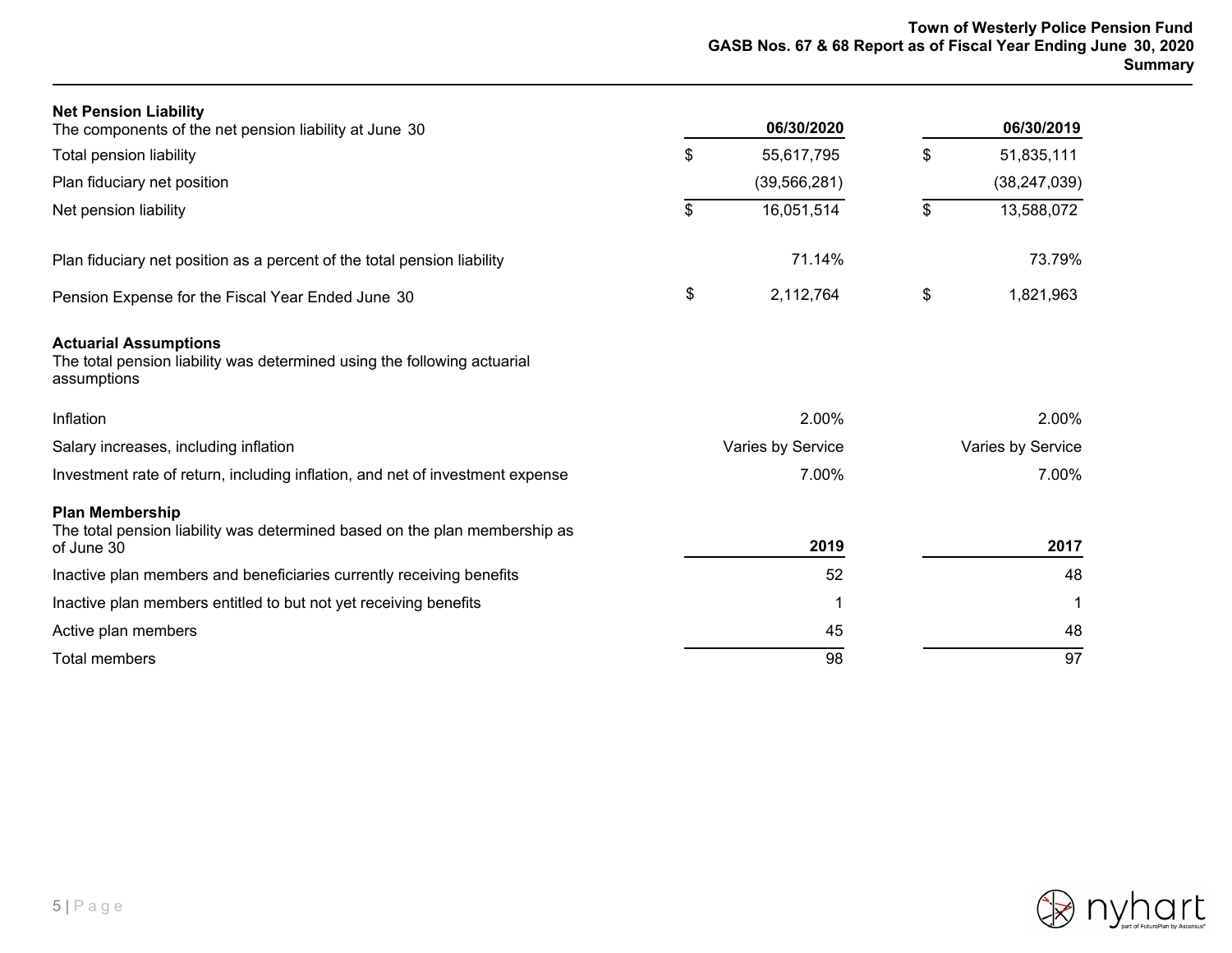#### **Town of Westerly Police Pension Fund GASB Nos. 67 & 68 Report as of Fiscal Year Ending June 30, 2020 Statement of Fiduciary Net Position**

| <b>Assets</b>                             | 06/30/2020        |    |              |  |
|-------------------------------------------|-------------------|----|--------------|--|
| Cash and deposits                         | \$<br>1,205,787   | \$ | 334,735      |  |
| Securities lending cash collateral        | 0                 |    | $\mathbf{0}$ |  |
| Total cash                                | \$<br>1,205,787   | \$ | 334,735      |  |
| Receivables:                              |                   |    |              |  |
| Contributions                             | \$<br>0           | \$ | 16,208       |  |
| Due from broker for investments sold      | 0                 |    | 0            |  |
| Investment income                         | 0                 |    | 0            |  |
| Other                                     | 0                 |    | 398          |  |
| Total receivables                         | \$<br>$\mathbf 0$ | \$ | 16,606       |  |
| Investments:                              |                   |    |              |  |
| Equity                                    | \$<br>25,701,126  | \$ | 24,572,106   |  |
| <b>Fixed Income</b>                       | 12,659,368        |    |              |  |
| <b>Real Estate</b>                        | 0                 |    | 0            |  |
| <b>Total investments</b>                  | \$<br>38,360,494  | \$ | 37,952,923   |  |
| <b>Total assets</b>                       | \$<br>39,566,281  | \$ | 38,304,264   |  |
| <b>Liabilities</b>                        |                   |    |              |  |
| Payables:                                 |                   |    |              |  |
| Investment management fees                | \$<br>$\mathbf 0$ | \$ | 0            |  |
| Due to broker for investments purchased   | $\mathbf{0}$      |    | 0            |  |
| Collateral payable for securities lending | $\mathbf{0}$      |    | $\mathbf 0$  |  |
| Other                                     | 0                 |    | 57,225       |  |
| <b>Total liabilities</b>                  | \$<br>$\mathbf 0$ | \$ | 57,225       |  |
| Net position restricted for pensions      | \$<br>39,566,281  | \$ | 38,247,039   |  |

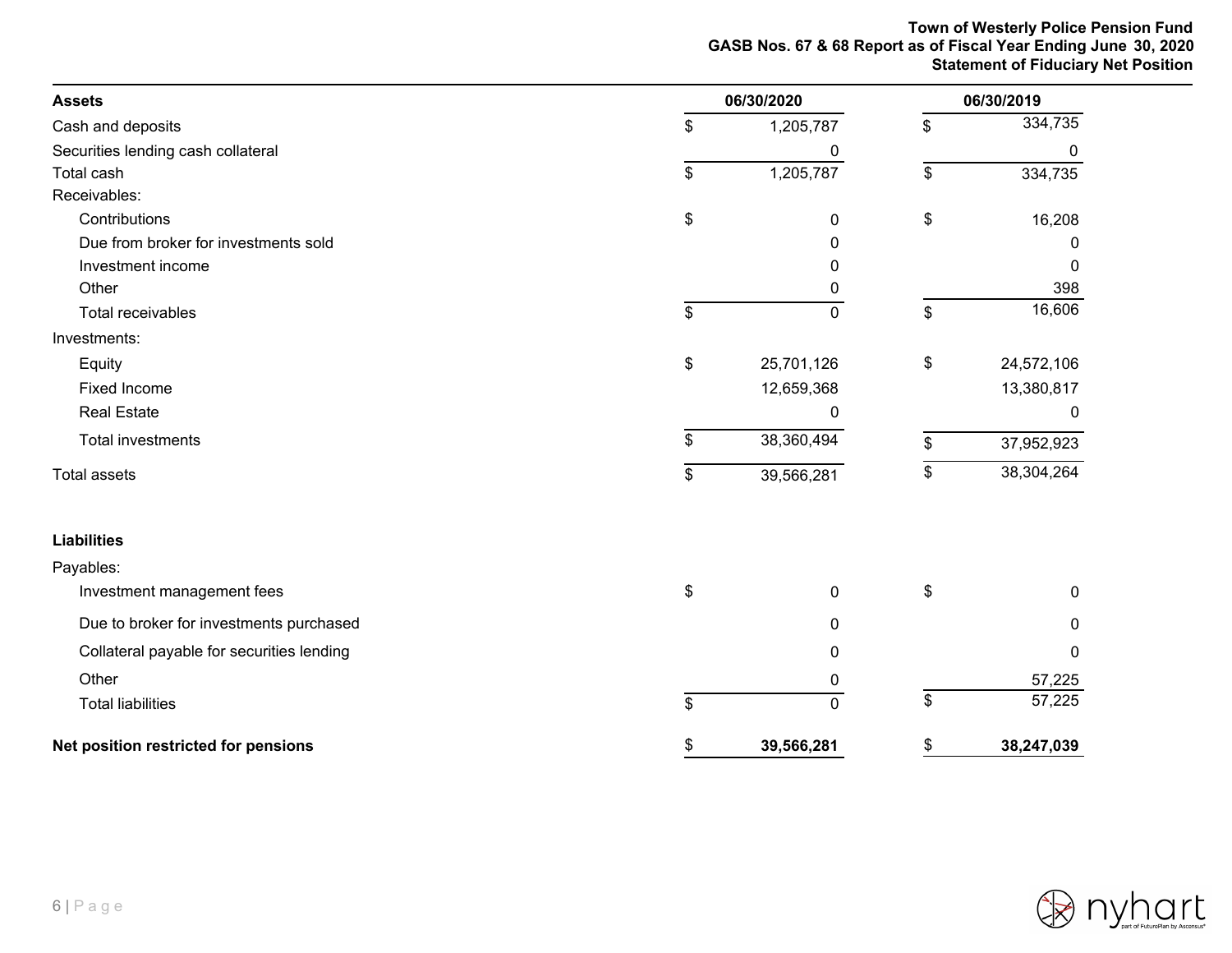## **Town of Westerly Police Pension Fund GASB Nos. 67 & 68 Report as of Fiscal Year Ending June 30, 2020 Statement of Changes in Fiduciary Net Position**

|                                                             | 06/30/2020 |            | 06/30/2019 |            |  |
|-------------------------------------------------------------|------------|------------|------------|------------|--|
| <b>Additions</b>                                            |            |            |            |            |  |
| Contributions:                                              |            |            |            |            |  |
| Employer                                                    | \$         | 1,759,248  | \$         | 1,795,200  |  |
| Member                                                      |            | 465,602    |            | 473,884    |  |
| Nonemployer contributing entity                             |            |            |            |            |  |
| <b>Total contributions</b>                                  | \$         | 2,224,850  | \$         | 2,269,084  |  |
| Investment income:                                          |            |            |            |            |  |
| Net increase in fair value of investments                   | \$         | 1,610,502  | \$         | 2,841,117  |  |
| Interest and dividends                                      |            |            |            |            |  |
| Less investment expense, other than from securities lending |            | (66, 207)  |            | (59, 822)  |  |
| Net income other than from securities lending               | \$         | 1,544,295  | \$         | 2,781,295  |  |
| Securities lending income                                   |            |            |            |            |  |
| Less securities lending expense                             |            |            |            |            |  |
| Net income from securities lending                          |            |            |            |            |  |
| Net investment income                                       |            | 1,544,295  | \$         | 2,781,295  |  |
| Other                                                       |            |            |            |            |  |
| <b>Total additions</b>                                      | \$         | 3,769,145  | \$         | 5,050,379  |  |
| <b>Deductions</b>                                           |            |            |            |            |  |
| Benefit payments, including refunds of member contributions | \$         | 2,449,903  | \$         | 2,371,675  |  |
| Administrative expense                                      |            |            |            |            |  |
| Other                                                       |            |            |            |            |  |
| <b>Total deductions</b>                                     |            | 2,449,903  |            | 2,371,675  |  |
| Net increase in net position                                | \$         | 1,319,242  | \$         | 2,678,704  |  |
| Net position restricted for pensions                        |            |            |            |            |  |
| Beginning of year                                           |            | 38,247,039 |            | 35,568,335 |  |
| End of year                                                 | \$         | 39,566,281 | \$         | 38,247,039 |  |

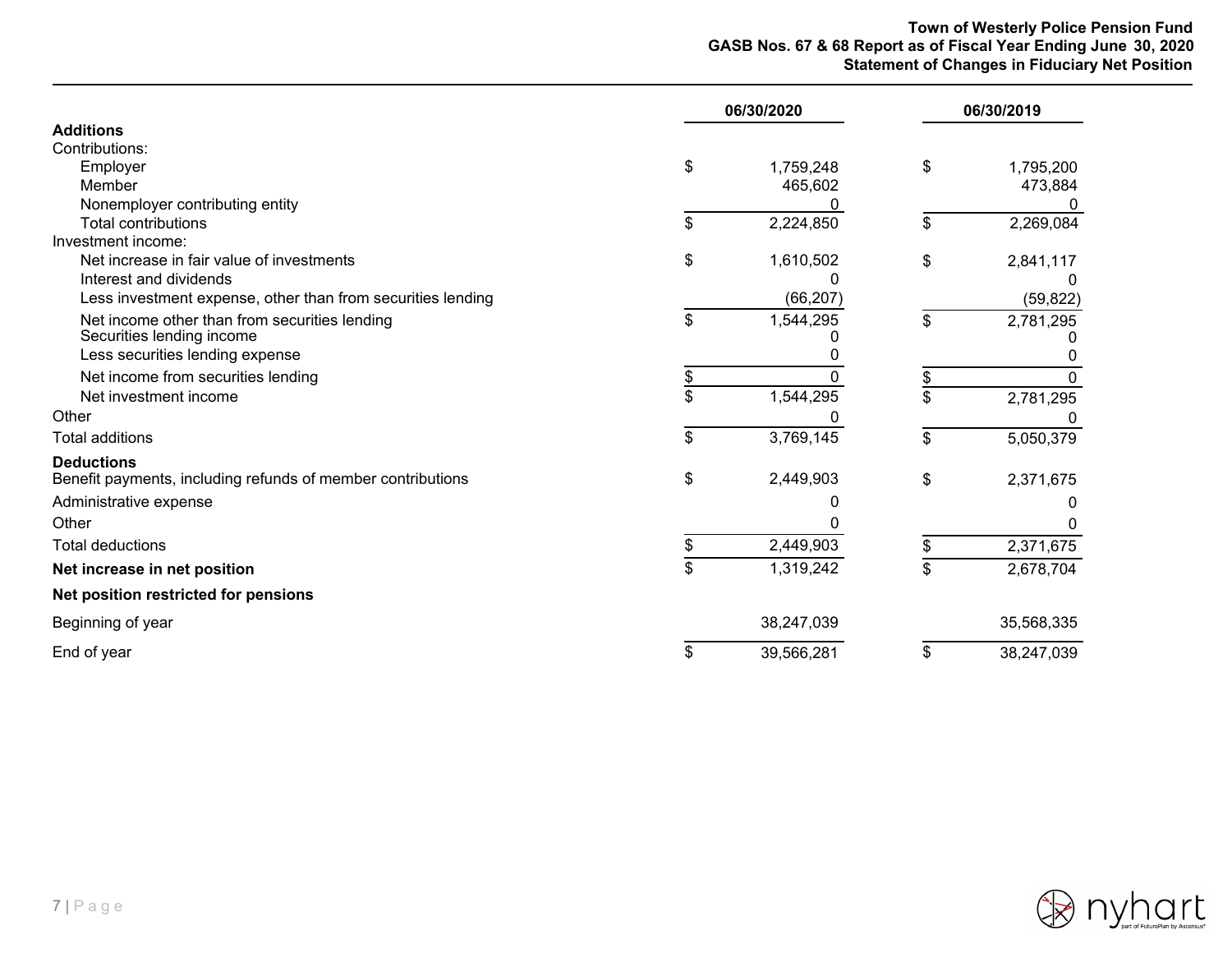# **Town of Westerly Police Pension Fund GASB Nos. 67 & 68 Report as of Fiscal Year Ending June 30, 2020 Schedule of Changes in Net Pension Liability and Related Ratios**

|                                                                     |    | 06/30/2020    |     | 06/30/2019  |      | 06/30/2018    |    | 06/30/2017    |      | 06/30/2016  |
|---------------------------------------------------------------------|----|---------------|-----|-------------|------|---------------|----|---------------|------|-------------|
| <b>Total pension liability</b>                                      |    |               |     |             |      |               |    |               |      |             |
| Service cost                                                        |    | 925,576 \$    |     | 957,819     | \$   | 904,511       | \$ | 974,655       | - \$ | 917,082     |
| Interest                                                            |    | 3,607,501     |     | 3,475,720   |      | 3,375,546     |    | 3,320,232     |      | 3,224,788   |
| Changes of benefit terms                                            |    |               |     |             |      |               |    |               |      |             |
| Differences between expected and actual experience                  |    | 1,294,831     |     |             |      | (355, 566)    |    | (978, 160)    |      | 47,387      |
| Changes of assumptions                                              |    | 404,679       |     | (107,909)   |      | 1,399,336     |    | 1,264,408     |      | (835, 428)  |
| Benefit payments, including refunds of member contributions         |    | (2,449,903)   |     | (2,371,675) |      | (2, 194, 835) |    | (2,248,159)   |      | (2,029,473) |
| Net change in total pension liability                               |    | 3,782,684     |     | 1,953,955   |      | 3,128,992     |    | 2,332,976     |      | 1,324,356   |
| Total pension liability - beginning                                 |    | 51,835,111    |     | 49,881,156  |      | 46,752,164    |    | 44,419,188    |      | 43,094,832  |
| Total pension liability - ending (a)                                |    | 55,617,795 \$ |     | 51,835,111  | \$   | 49,881,156 \$ |    | 46,752,164    | S.   | 44,419,188  |
| Plan fiduciary net position                                         |    |               |     |             |      |               |    |               |      |             |
| Contributions - employer                                            | \$ | 1,759,248 \$  |     | 1,795,200   | - \$ | 1,850,000 \$  |    | 1,720,000 \$  |      | 1,713,800   |
| Contributions - member                                              |    | 465,602       |     | 473,884     |      | 447,302       |    | 388,426       |      | 382,932     |
| Contributions - nonemployer contributing member                     |    |               |     |             |      |               |    |               |      |             |
| Net investment income                                               |    | 1,544,295     |     | 2,781,295   |      | 2,863,907     |    | 3,482,244     |      | 129,896     |
| Benefit payments, including refunds of member contributions         |    | (2,449,903)   |     | (2,371,675) |      | (2, 194, 835) |    | (2, 248, 159) |      | (2,029,473) |
| Administrative expenses                                             |    |               |     |             |      |               |    |               |      |             |
| Other                                                               |    |               |     |             |      |               |    |               |      |             |
| Net change in plan fiduciary net position                           | S  | 1,319,242     | \$  | 2,678,704   | \$   | 2,966,374 \$  |    | 3,342,511     | \$   | 197,155     |
| Plan fiduciary net position - beginning                             |    | 38,247,039    |     | 35,568,335  |      | 32,601,961    |    | 29,259,450    |      | 29,062,295  |
| Plan fiduciary net position - ending (b)                            |    | 39,566,281    | \$  | 38,247,039  | \$   | 35,568,335    | \$ | 32,601,961    | \$   | 29,259,450  |
| Net pension liability - ending (a) - (b)                            |    | 16,051,514    | \$  | 13,588,072  | \$   | 14,312,821    | S. | 14,150,203    | \$   | 15,159,738  |
| Plan fiduciary net position as a percentage of the total            |    |               |     |             |      |               |    |               |      |             |
| pension liability                                                   |    | 71.14%        |     | 73.79%      |      | 71.31%        |    | 69.73%        |      | 65.87%      |
| Covered-employee payroll                                            | \$ | 3,768,316     | -\$ | 3,866,804   | -\$  | 3,665,217 \$  |    | 4,077,370     | \$   | 4,077,370   |
| Net pension liability as percentage of covered-<br>employee payroll |    | 425.96%       |     | 351.40%     |      | 390.50%       |    | 347.04%       |      | 371.80%     |

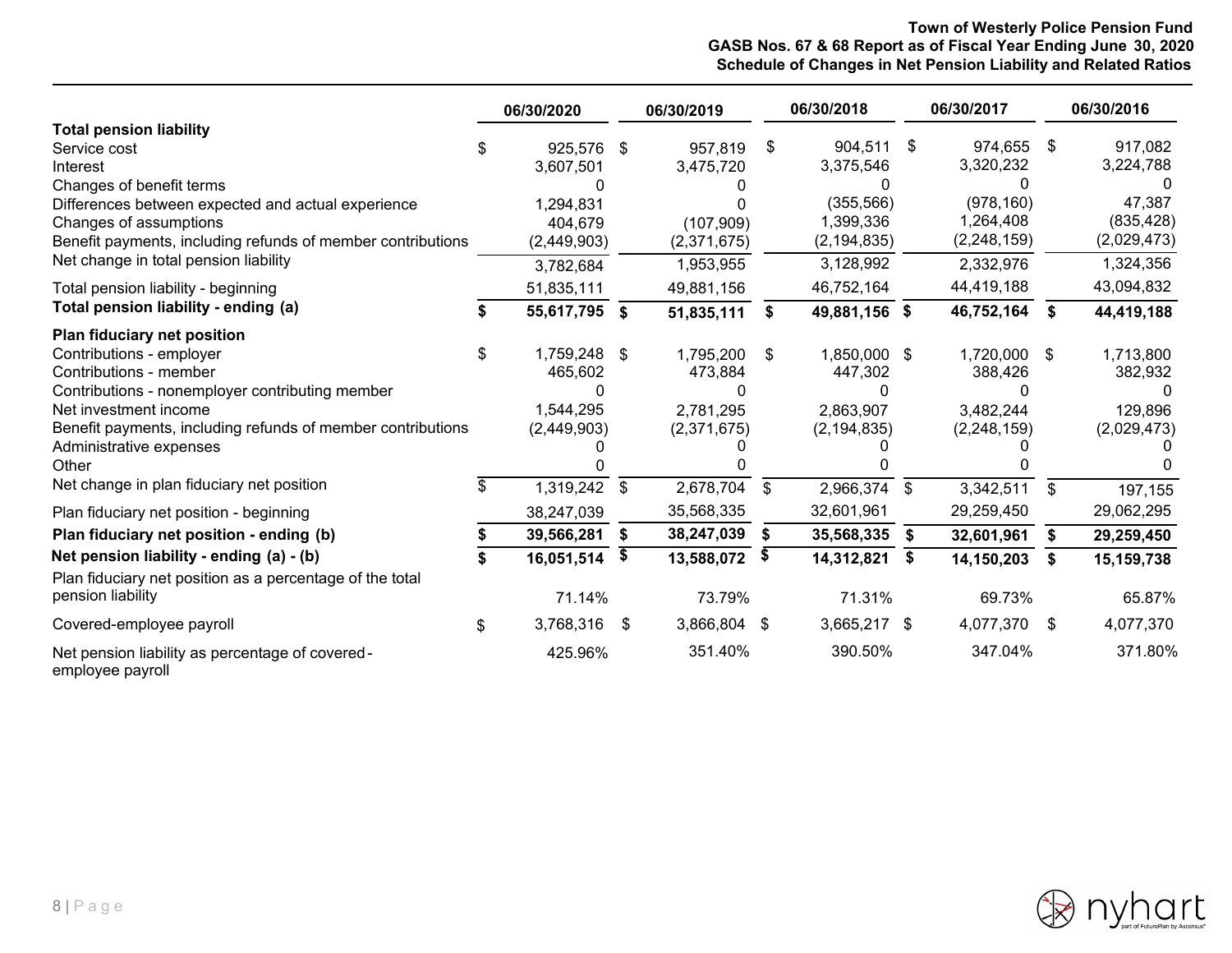|                                                                                                                                                                                                                                                                                                                      |          | 06/30/2015                                                                    |
|----------------------------------------------------------------------------------------------------------------------------------------------------------------------------------------------------------------------------------------------------------------------------------------------------------------------|----------|-------------------------------------------------------------------------------|
| <b>Total pension liability</b><br>Service cost<br>Interest<br>Changes of benefit terms<br>Differences between expected and actual experience<br>Changes of assumptions<br>Benefit payments, including refunds of member contributions<br>Net change in total pension liability                                       | \$       | 851,843<br>3,036,062<br>0<br>(499,006)<br>991,037<br>(1,795,715)<br>2,584,221 |
| Total pension liability - beginning<br>Total pension liability - ending (a)                                                                                                                                                                                                                                          | \$       | 40,510,611<br>43,094,832                                                      |
| <b>Plan fiduciary net position</b><br>Contributions - employer<br>Contributions - member<br>Contributions - nonemployer contributing member<br>Net investment income<br>Benefit payments, including refunds of member contributions<br>Administrative expenses<br>Other<br>Net change in plan fiduciary net position | \$<br>\$ | 1,716,400<br>384,672<br>0<br>1,255,952<br>(1,795,715)<br>1,561,309            |
| Plan fiduciary net position - beginning<br>Plan fiduciary net position - ending (b)<br>Net pension liability - ending (a) - (b)                                                                                                                                                                                      | \$<br>\$ | 27,500,986<br>29,062,295<br>\$14,032,537                                      |
| Plan fiduciary net position as a percentage of the total<br>pension liability                                                                                                                                                                                                                                        |          | 67.44%                                                                        |
| Covered-employee payroll                                                                                                                                                                                                                                                                                             | \$       | 3,802,837                                                                     |
| Net pension liability as percentage of covered-<br>employee payroll                                                                                                                                                                                                                                                  |          | 369.00%                                                                       |

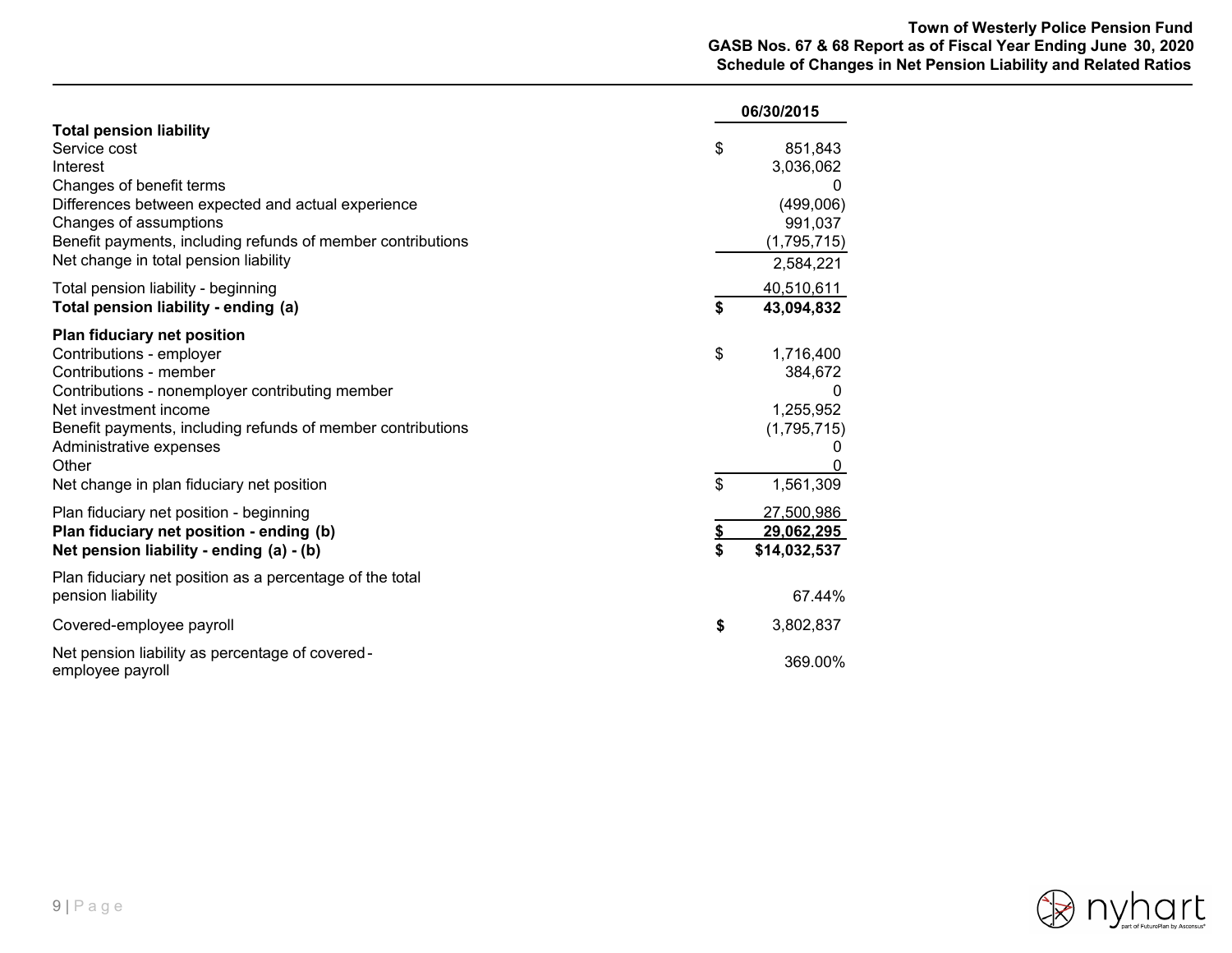### **Town of Westerly Police Pension Fund GASB Nos. 67 & 68 Report as of Fiscal Year Ending June 30, 2020 Pension Expense**

| Fiscal year ending                                                                                | 06/30/2020 |             | 06/30/2019       |
|---------------------------------------------------------------------------------------------------|------------|-------------|------------------|
| Service cost                                                                                      | \$         | 925,576     | \$<br>957,819    |
| Interest on total pension liability                                                               |            | 3,607,501   | 3,475,720        |
| Projected earnings on pension plan investments                                                    |            | (2,669,416) | (2,486,193)      |
| Changes of benefit terms                                                                          |            | 0           | 0                |
| Employee contributions                                                                            |            | (465, 602)  | (473, 884)       |
| Pension plan administrative expense                                                               |            | 0           | 0                |
| Other changes                                                                                     |            | 0           | 0                |
| Current period recognition of deferred outflows/(inflows) of resources                            |            |             |                  |
| Differences between Expected & Actual Experience<br>in measurement of the Total Pension Liability | \$         | (20, 742)   | \$<br>(315, 350) |
| Changes of assumptions                                                                            |            | 516,900     | 506,753          |
| Differences between Projected & Actual Earnings on<br><b>Pension Plan Investments</b>             |            | 218,547     | 157,098          |
| Total                                                                                             | \$         | 2,112,764   | \$<br>1,821,963  |

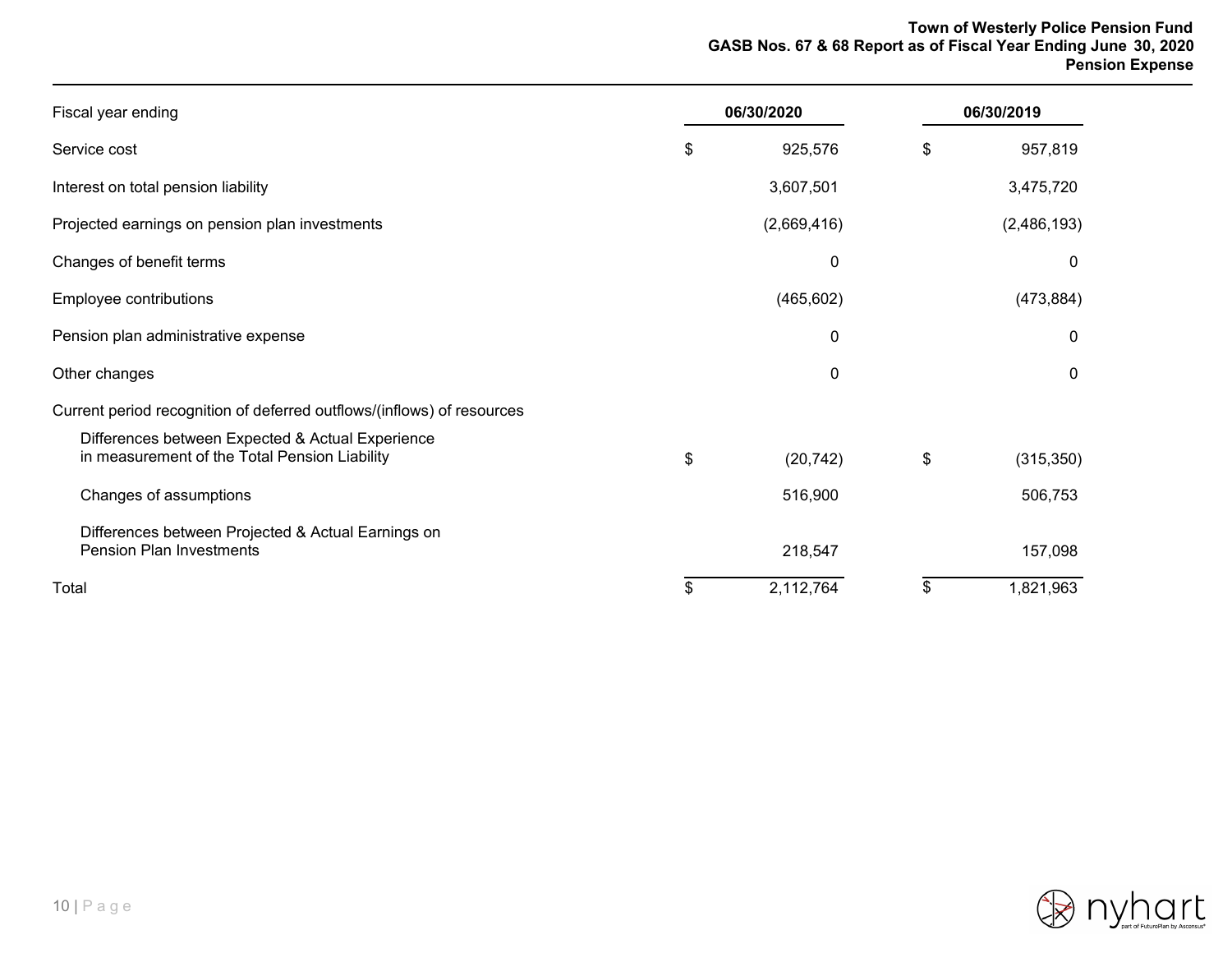# **Town of Westerly Police Pension Fund GASB Nos. 67 & 68 Report as of Fiscal Year Ending June 30, 2020 Deferred Outflows of Resources and Deferred Inflows of Resources Related to Pensions**

| Differences between expected and actual experience in<br>measurement of the total pension liability for fiscal year ending: |   | Initial<br><b>Balance</b> | Initial<br><b>Amortization Period</b> |    | Annual<br>Recognition | 06/30/2020<br>Balance |
|-----------------------------------------------------------------------------------------------------------------------------|---|---------------------------|---------------------------------------|----|-----------------------|-----------------------|
| June 30, 2020                                                                                                               |   | ,294,831                  | 5.0                                   |    | 258,966               | .035,865              |
| June 30, 2018                                                                                                               | S | (355, 566)                | 5.0                                   |    | (71, 113)             | (142, 227)            |
| June 30, 2017                                                                                                               | ง | (978, 160)                | 6.0                                   | S  | (163, 027)            | (326, 052)            |
| June 30, 2016                                                                                                               |   | 47,387                    | 6.0                                   |    | 7,898                 | 7,897                 |
| June 30, 2015                                                                                                               |   | (499,006)                 | 5.6                                   | \$ | (53, 466)             | 0                     |
|                                                                                                                             |   |                           |                                       |    | (20, 742)             | 575,483               |

| Changes in assumptions for fiscal year ending: |    | Initial<br><b>Balance</b> | Initial<br>Amortization Period |    | Annual<br>Recognition |    | 06/30/2020<br><b>Balance</b> |
|------------------------------------------------|----|---------------------------|--------------------------------|----|-----------------------|----|------------------------------|
| June 30, 2020                                  | S  | 404.679                   | 5.0                            | \$ | 80,936                |    | 323,743                      |
| June 30, 2019                                  | \$ | (107,909)                 | 5.0                            | \$ | (21, 582)             | S  | (64, 745)                    |
| June 30, 2018                                  | \$ | ,399,336                  | 5.0                            | \$ | 279,867               | S  | 559,735                      |
| June 30, 2017                                  | S  | .264,408                  | 6.0                            | S  | 210,735               |    | 421,468                      |
| June 30, 2016                                  | \$ | (835, 428)                | 6.0                            | S  | (139, 238)            | Œ  | (139, 238)                   |
| June 30, 2015                                  | \$ | 991,037                   | 5.6                            | \$ | 106,182               | \$ | $\mathbf{0}$                 |
|                                                |    |                           |                                |    | 516,900               |    | 1,100,963                    |

| Differences between projected and actual earnings on pension<br>plan investments for fiscal year ending: |   | Initial<br><b>Balance</b> | Initial<br><b>Amortization Period</b> |     | Annual<br>Recognition | 06/30/2020<br>Balance |
|----------------------------------------------------------------------------------------------------------|---|---------------------------|---------------------------------------|-----|-----------------------|-----------------------|
| June 30, 2020                                                                                            |   | ,125,121                  | 5.0                                   |     | 225,024               | 900,097               |
| June 30, 2019                                                                                            | S | (295, 102)                | 5.0                                   |     | (59,020)              | (177,062)             |
| June 30, 2018                                                                                            | S | (496, 550)                | 5.0                                   | \$  | (99,310)              | (198, 620)            |
| June 30, 2017                                                                                            | S | (1, 293, 025)             | 5.0                                   | \$  | (258, 605)            | (258, 605)            |
| June 30, 2016                                                                                            |   | 2,052,298                 | 5.0                                   | \$. | 410,458               |                       |
|                                                                                                          |   |                           |                                       |     | 218,547               | 265,810               |

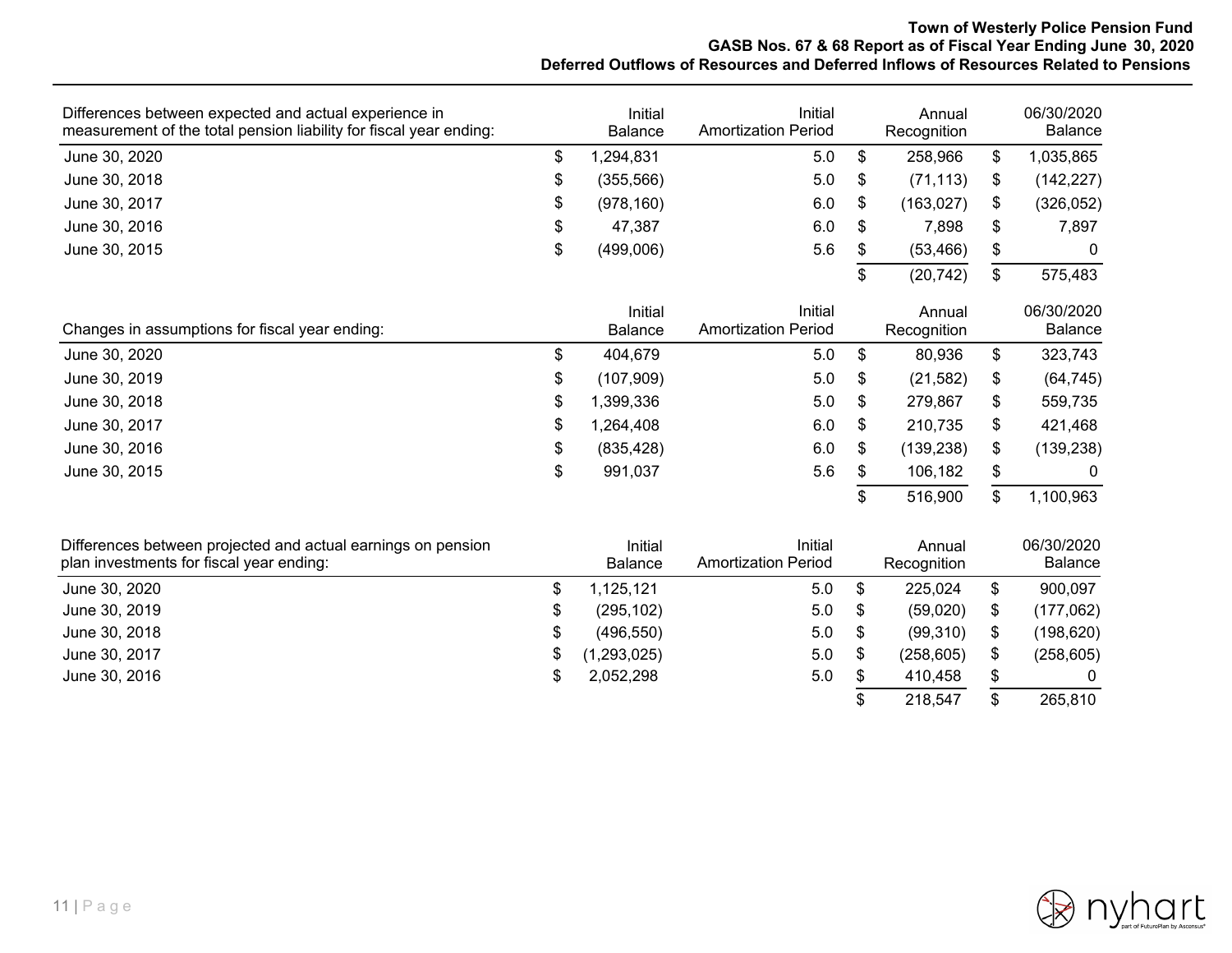|                                                                                  |  | Deferred Outflows<br>of Resources | Deferred Inflows<br>of Resources |
|----------------------------------------------------------------------------------|--|-----------------------------------|----------------------------------|
| Differences between expected and actual experience                               |  | 1.043.762                         | (468, 279)                       |
| <b>Changes of Assumptions</b>                                                    |  | 1.304.946                         | (203, 983)                       |
| Net difference between projected and actual earnings on pension plan investments |  | 900.097                           | (634, 287)                       |
|                                                                                  |  | 3,248,805                         | (1,306,549)                      |

The balances as of June 30, 2020 of the deferred outflows/(inflows) of resources will be recognized in pension expense for the fiscal year ending June 30.

| 6/30/2021         | \$251,530 |
|-------------------|-----------|
| 6/30/2022         | \$641,476 |
| 6/30/2023         | \$484,323 |
| 6/30/2024         | \$564,927 |
| 6/30/2025         | \$0       |
| <b>Thereafter</b> | \$ 0      |

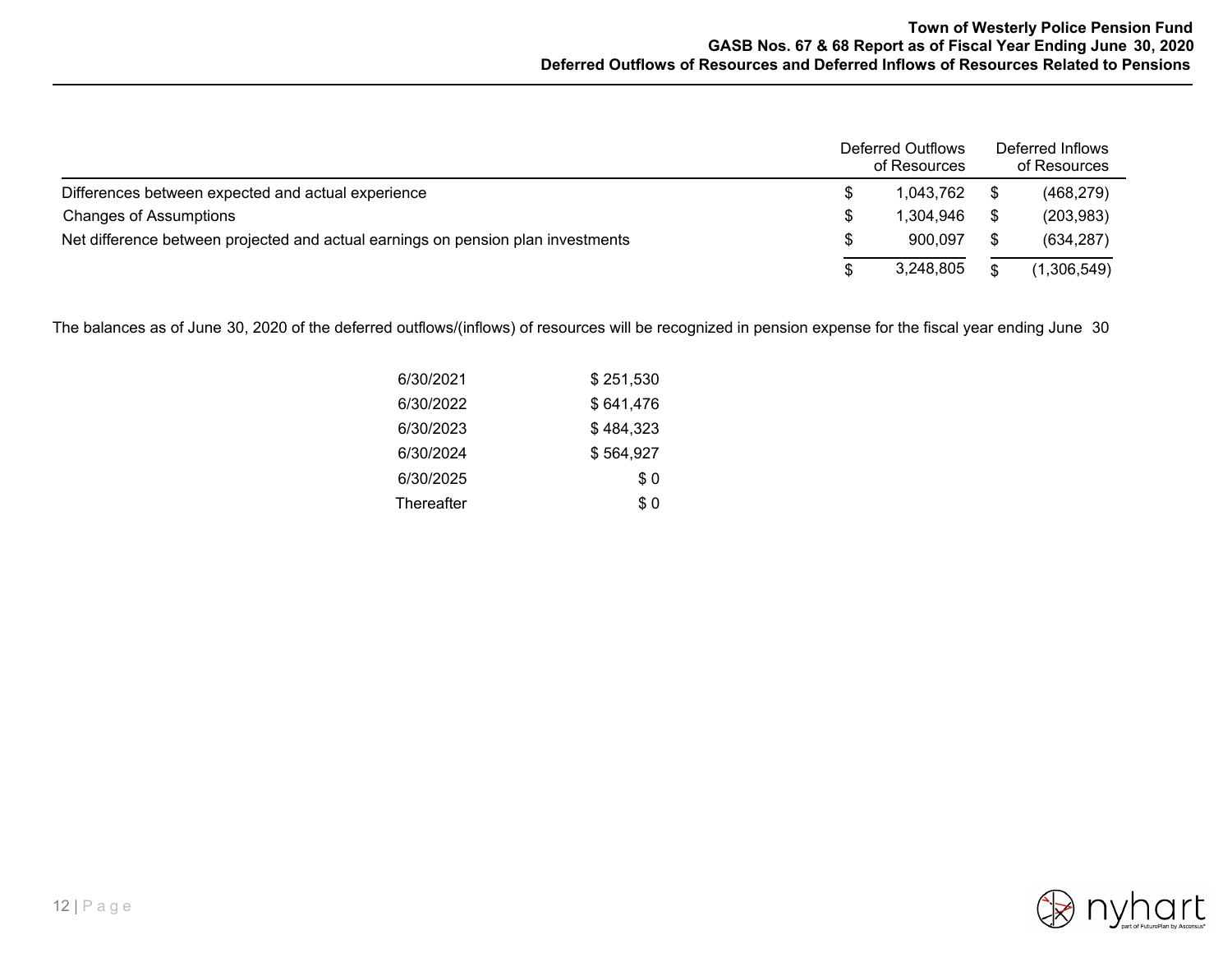The long-term expected rate of return on pension plan investments was determined using a building -block method in which expected future real rates of return (expected returns, net of pension plan investment expense and inflation) are developed for each major asset class. These expected future real rates of return are combined to produce the long-term expected rate of return by weighting the expected future real rates of return by the target asset allocation percentage and by adding expected inflation. Best estimates of arithmetic real rates of return for each major asset class included in the pension plan's target asset allocation as of June 30, 2020 are summarized in the following table:

| <b>Asset class</b> | Target allocation | Long-term expected real rate of return |
|--------------------|-------------------|----------------------------------------|
| Equity             | 62.0%             | 4.75%                                  |
| Fixed Income       | 34.0%             | 1.93%                                  |
| <b>Real Estate</b> | 3.0%              | 4.75%                                  |
| Cash               | 1.0%              | 0.25%                                  |
| Total              | 100.0%            |                                        |

Long-term expected rate of return is 7.00%.

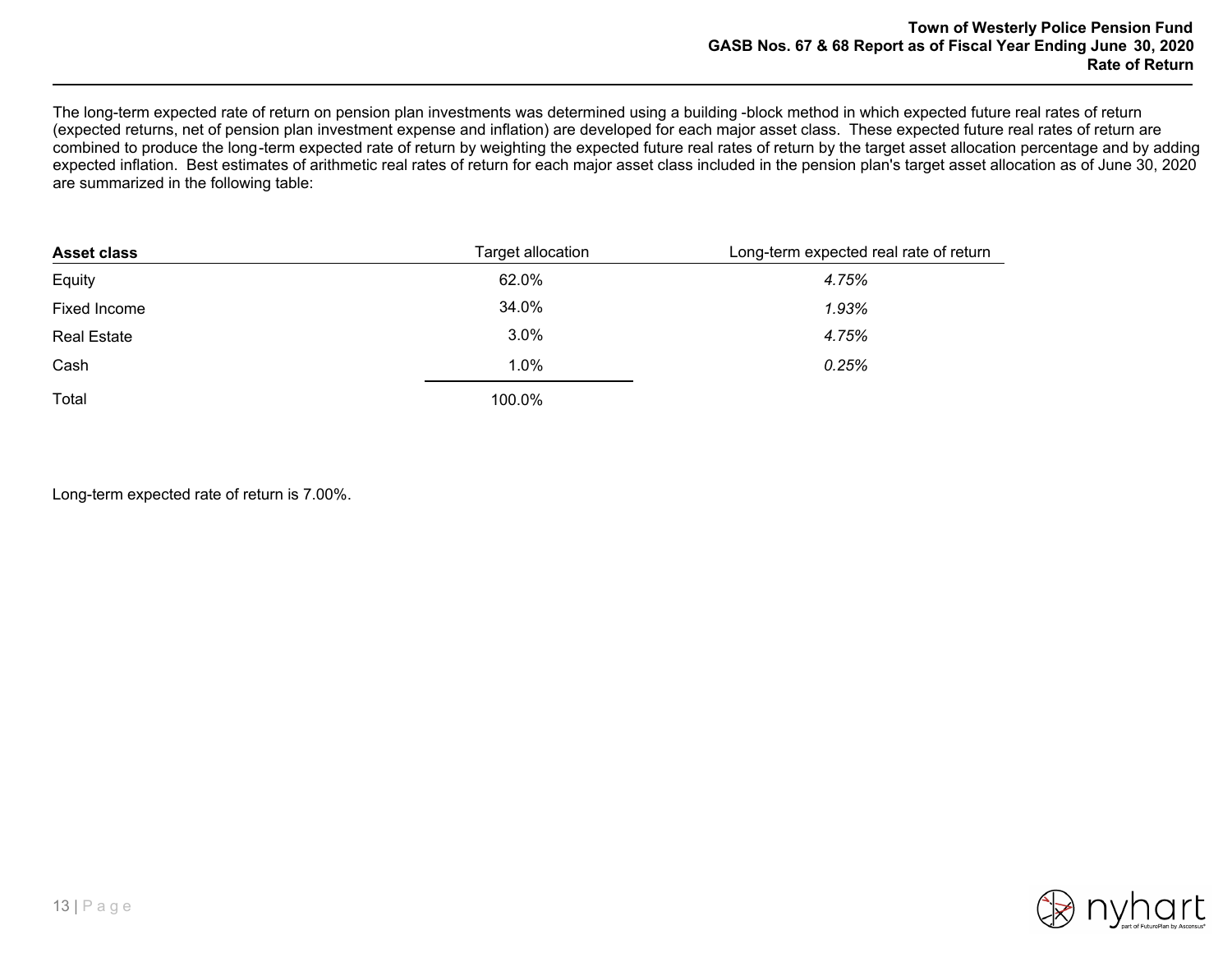#### **Discount rate**

The discount rate used to measure the total pension liability was 7.00%. The projection of cash flows used to determine the discount rate assumed that plan member contributions will be made at the current contribution rate and that contributions will be made at rates equal to the difference between actuarially determined contribution rates and the member rate. Professional judgment on future contributions has been applied in those cases where contribution patterns deviate from the actuarially determined rates. Based on those assumptions, the pension plan's fiduciary net position was projected to be available to make all projected future benefit payments of current plan members. Therefore, the long-term expected rate of return on pension plan investments was applied to all periods of projected benefit payments to determine the total pension liability.

#### **Sensitivity of the net pension liability to changes in the discount rate**

The following presents the net pension liability, calculated using the discount rate of 7.00%, as well as what the net pension liability would be if it were calculated using a discount rate that is 1-percentage-point lower (6.00%) or 1-percentage-point higher (8.00%) than the current rate:

|                       | <b>1% Decrease</b><br>$(6.00\%)$ |  | <b>Current Discount</b><br>Rate (7.00%) | 1% Increase<br>$(8.00\%)$ |  |  |
|-----------------------|----------------------------------|--|-----------------------------------------|---------------------------|--|--|
| Net pension liability | 23.650.645                       |  | 16.051.514                              | 9.867.102                 |  |  |

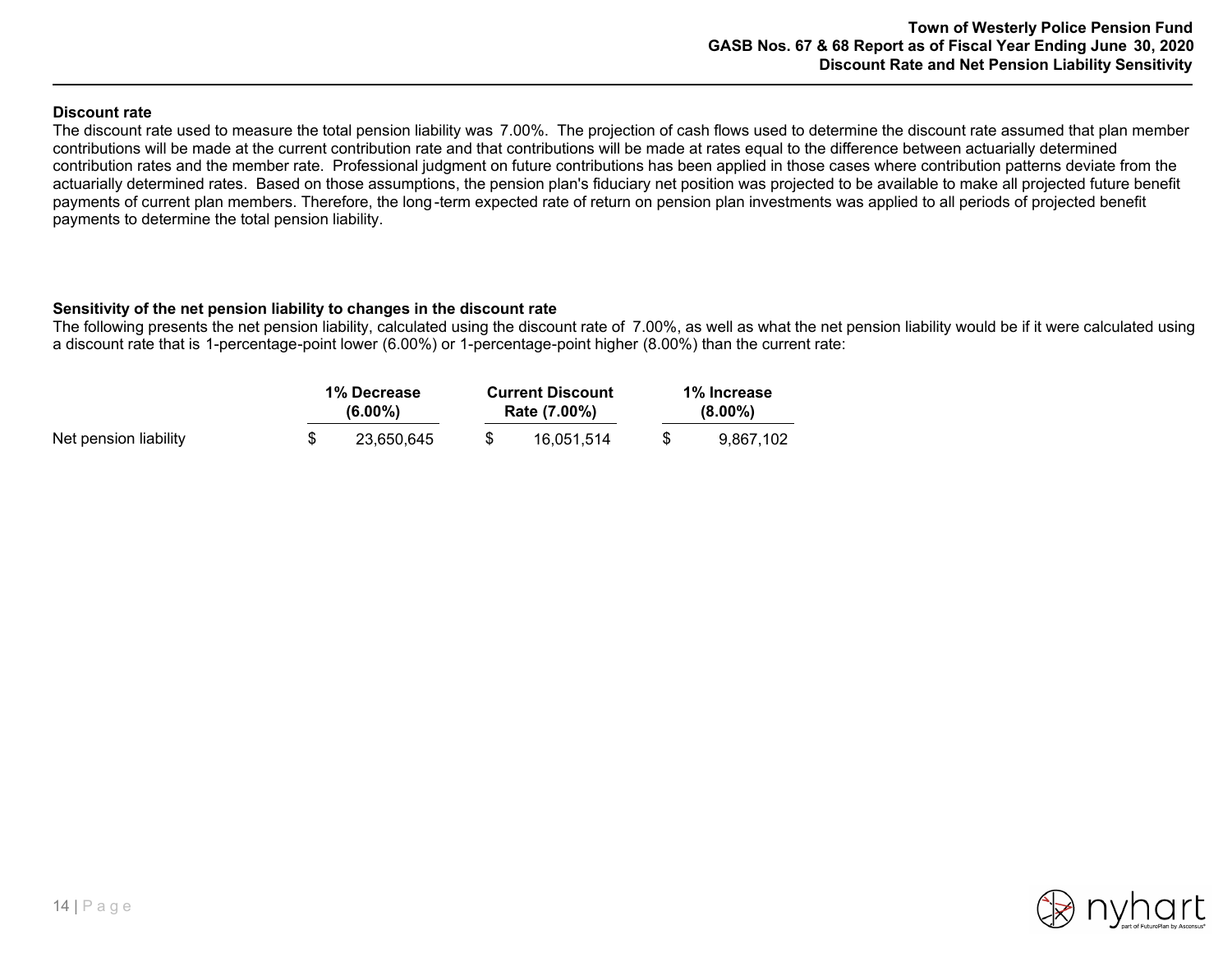# **Town of Westerly Police Pension Fund GASB Nos. 67 & 68 Report as of Fiscal Year Ending June 30, 2020 Schedule of Contributions**

45.13% 51.92% 52.18% 43.03% 44.91%

|                                                                      | 2020            |    | 2019        |     | 2018       |    | 2017      |    | 2016        |
|----------------------------------------------------------------------|-----------------|----|-------------|-----|------------|----|-----------|----|-------------|
| Actuarially determined contribution                                  | \$<br>1,759,248 | \$ | 1,636,400   | \$  | 1,610,200  | S. | 1,667,700 | S  | 1,713,800   |
| Contributions in relation to the actuarially determined contribution | 1,759,248       |    | 1,795,200   |     | 1,850,000  |    | 1,720,000 |    | 1,713,800   |
| <b>Contribution deficiency (excess)</b>                              | \$<br>0         | \$ | (158, 800)  | \$  | (239, 800) | \$ | (52, 300) | S  | $\mathbf 0$ |
| Covered-employee payroll                                             | \$<br>3,768,316 | S  | 3,866,804   | \$  | 3,665,217  | \$ | 4,077,370 | \$ | 4,077,370   |
| Contributions as a percentage of covered-employee payroll            | 46.69%          |    | 46.43%      |     | 50.47%     |    | 42.18%    |    | 42.03%      |
|                                                                      | 2015            |    | 2014        |     | 2013       |    | 2012      |    | 2011        |
| Actuarially determined contribution                                  | \$<br>1,716,400 | \$ | 1,816,000   | \$. | 1,272,700  | \$ | 1,225,170 | \$ | 1,161,510   |
| Contributions in relation to the actuarially determined contribution | 1,716,400       |    | 1,816,000   |     | 1,586,044  |    | 1,225,170 |    | 1,275,000   |
| <b>Contribution deficiency (excess)</b>                              | \$<br>0         | \$ | $\mathbf 0$ | \$  | (313, 344) | \$ | 0         | \$ | (113, 490)  |
| Covered-employee payroll                                             | \$<br>3,802,837 | \$ | 3,497,794   | \$  | 3,039,511  | \$ | 2,847,036 | \$ | 2,838,895   |

Contributions as a percentage of covered-employee payroll

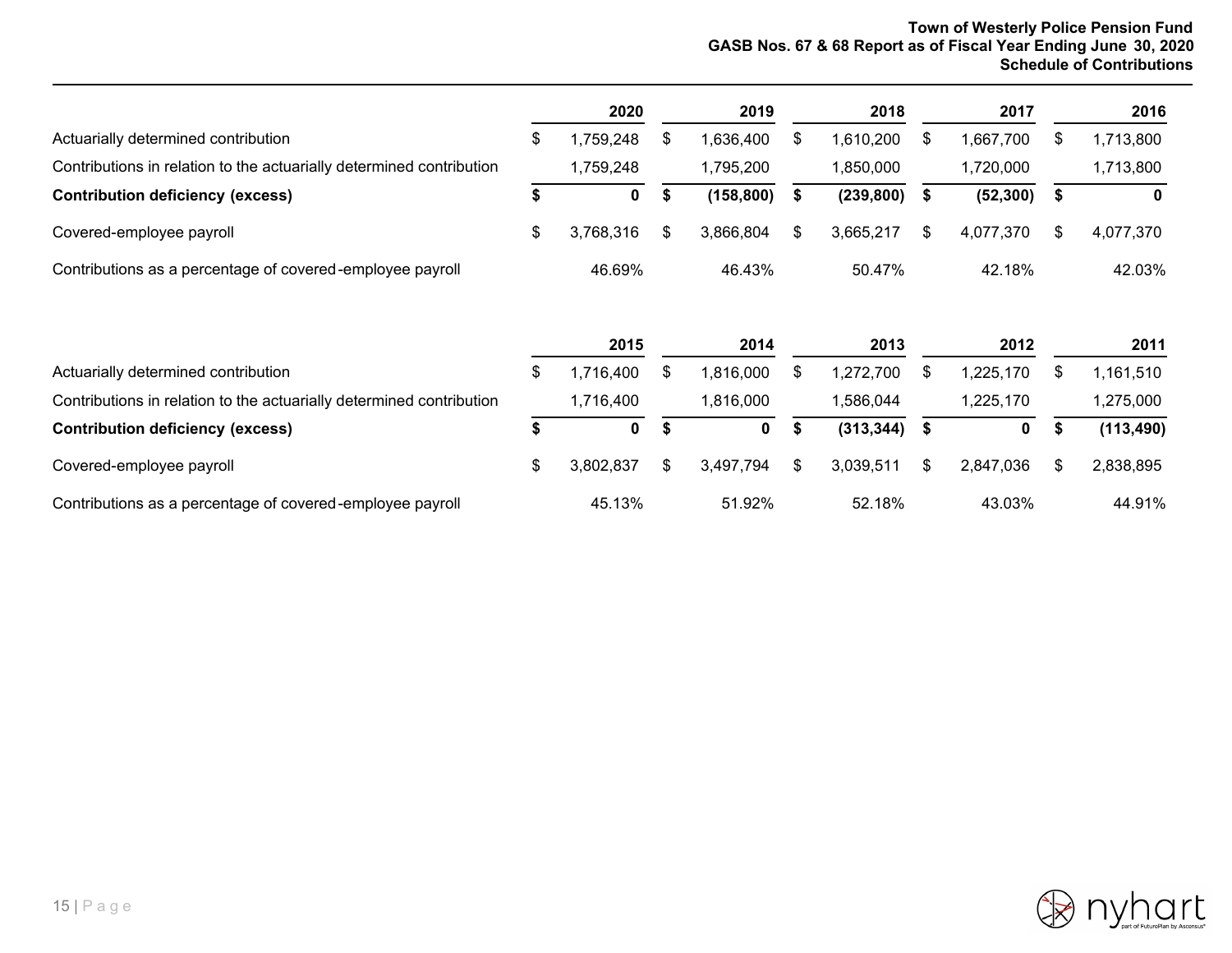**The total pension liability as of June 30, 2020 was determined using the following actuarial assumptions :**

| <b>Actuarial Cost Method</b>                                                            | Entry Age Method                                                                                                                                                                 |  |  |  |  |  |
|-----------------------------------------------------------------------------------------|----------------------------------------------------------------------------------------------------------------------------------------------------------------------------------|--|--|--|--|--|
| <b>Asset Valuation Method</b>                                                           | Fair market value of assets on the measurement date                                                                                                                              |  |  |  |  |  |
| <b>Interest Rates</b>                                                                   |                                                                                                                                                                                  |  |  |  |  |  |
| <b>Discount Rate</b><br>Expected Long Term Rate of Return<br><b>Municipal Bond Rate</b> | 7.00%<br>7.00%<br>N/A                                                                                                                                                            |  |  |  |  |  |
|                                                                                         | The interest rate assumptions were evaluated as part of the experience study dated August 17,<br>2018 and were set by the plan sponsor in conjunction with their asset advisors. |  |  |  |  |  |
| Inflation                                                                               | 2.00%                                                                                                                                                                            |  |  |  |  |  |
| <b>Measurement Date</b>                                                                 | June 30, 2020                                                                                                                                                                    |  |  |  |  |  |
| <b>Participant Data</b>                                                                 | Collected as of July 1, 2019, rolled forward and adjusted for material events to the measurement<br>date.                                                                        |  |  |  |  |  |
| <b>Cost of Living Increases</b>                                                         | Valued explicitly                                                                                                                                                                |  |  |  |  |  |
| <b>Mortality Rates</b>                                                                  |                                                                                                                                                                                  |  |  |  |  |  |
| Healthy                                                                                 | Pub-2010 Public Safety Mortality Table with generational improvements based on<br>mortality improvement scale MP-19.                                                             |  |  |  |  |  |
| <b>Disabled</b>                                                                         | Pub-2010 Public Safety Disabled Mortality Table with generational improvements based on<br>mortality improvement scale MP-19.                                                    |  |  |  |  |  |
| Survivor                                                                                | Pub-2010 Continuing Survivor Mortality Table with generational improvements based on MP<br>$-19.$                                                                                |  |  |  |  |  |
| All other assumptions                                                                   | As the plan is not large enough to have credible experience, mortality assumptions are set to<br>reflect general population trends.                                              |  |  |  |  |  |
|                                                                                         | As described in the assumptions section of the actuarially determined contribution                                                                                               |  |  |  |  |  |

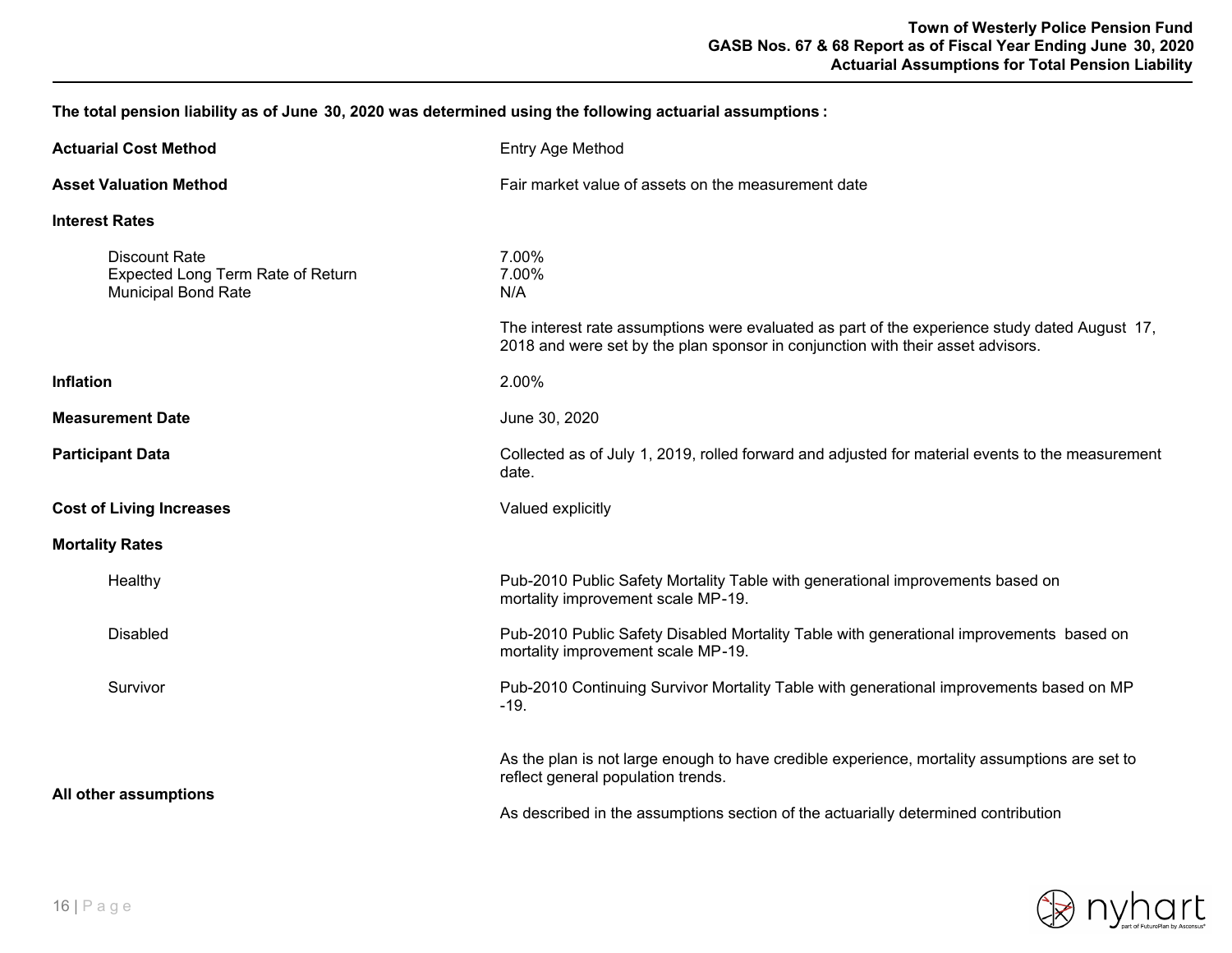| <b>Actuarial Cost Method</b>  | Entry Age Method                                                                                                                             |                                                                                                                                                           |  |
|-------------------------------|----------------------------------------------------------------------------------------------------------------------------------------------|-----------------------------------------------------------------------------------------------------------------------------------------------------------|--|
| <b>Asset Valuation Method</b> | Fair market value of assets on the measurement date adjusted for a five year phase -in of gains<br>and losses of plan assets at 20% per year |                                                                                                                                                           |  |
| <b>Amortization Method</b>    |                                                                                                                                              | Closed 30-year level dollar amortization of the Unfunded Actuarial Accrued Liability                                                                      |  |
| <b>Interest Rate</b>          |                                                                                                                                              | 7.00% net of investment expenses                                                                                                                          |  |
| Inflation                     | 2.00%                                                                                                                                        |                                                                                                                                                           |  |
|                               |                                                                                                                                              | This assumption was set by the plan sponsor in conjunction with their investment advisor.                                                                 |  |
| <b>Annual Pay Increases</b>   | <b>Service</b><br>0<br>$\overline{2}$<br>3<br>4<br>5<br>6<br>7<br>8<br>9<br>10<br>$11 - 12$<br>13<br>14<br>15<br>$16+$                       | Rate<br>15.00%<br>14.00%<br>12.00%<br>11.00%<br>10.00%<br>9.00%<br>8.00%<br>7.00%<br>6.00%<br>5.50%<br>5.25%<br>5.00%<br>4.75%<br>4.50%<br>4.25%<br>4.00% |  |

**Cost of Living Increases Valued explicitly** 

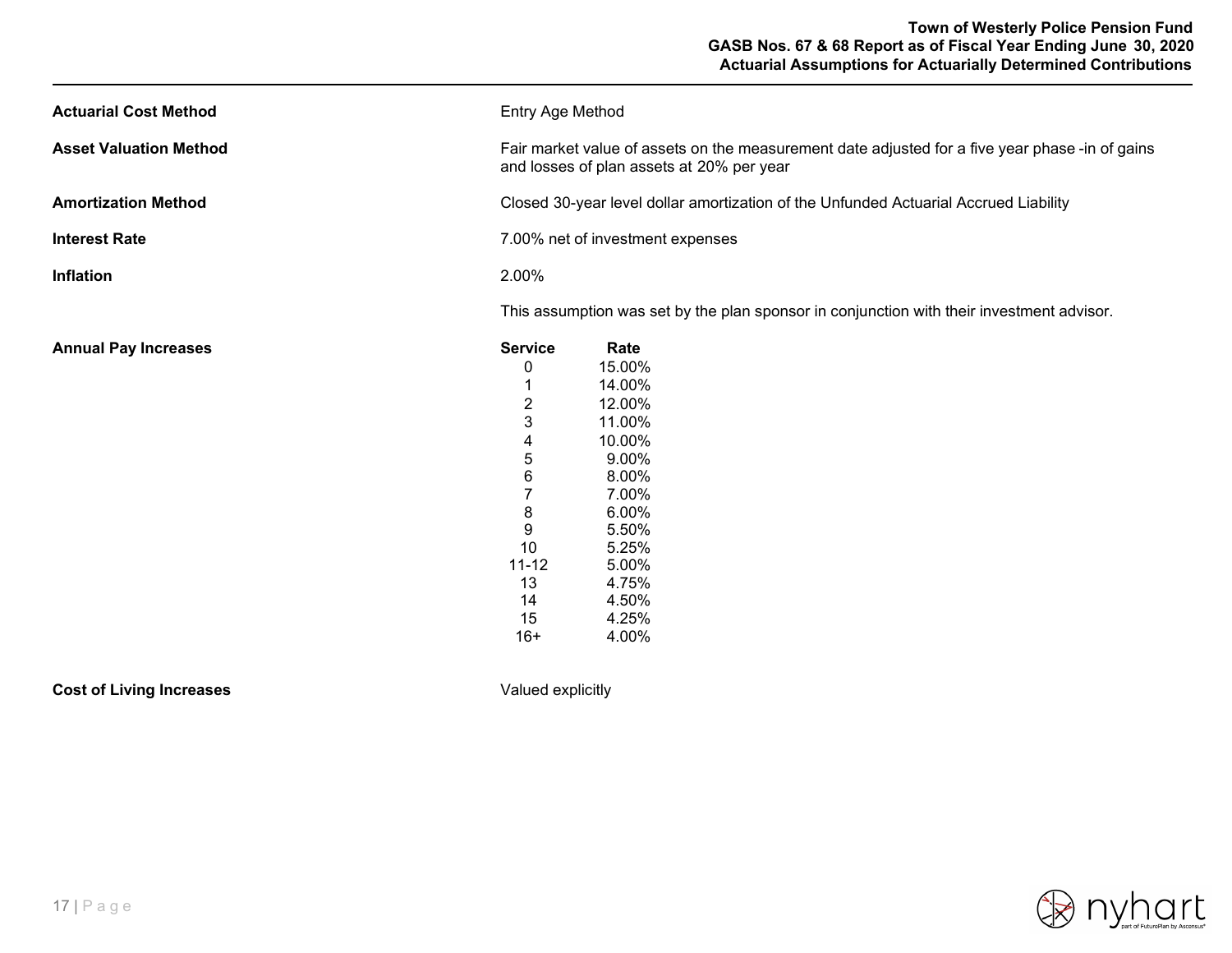## **Town of Westerly Police Pension Fund GASB Nos. 67 & 68 Report as of Fiscal Year Ending June 30, 2020 Actuarial Assumptions for Actuarially Determined Contributions**

#### **Mortality Rates**

| Healthy                 |                | RP 2014 Mortality Table with generational improvements from 2006 using scale MP-18.                                                                                                                                                                                           |
|-------------------------|----------------|-------------------------------------------------------------------------------------------------------------------------------------------------------------------------------------------------------------------------------------------------------------------------------|
| <b>Disabled</b>         |                | RP 2014 Disabled Mortality Table with generational improvements from 2006 using scale MP-18.                                                                                                                                                                                  |
|                         |                | As the plan is not large enough to have credible experience, mortality assumptions are set to<br>reflect general population trends.                                                                                                                                           |
|                         |                | 33% of the 1985 Pension Disability Table Class 4 rates for males and females                                                                                                                                                                                                  |
| <b>Disability Rates</b> |                | The assumed disability rates are based on a study of actual experience for the plan during<br>July 1, 2007 - July 1, 2017 and are based on expectations from a combination of plan experience<br>and current plan provisions. See the experience study dated August 17, 2018. |
| <b>Withdrawal Rates</b> | <b>Service</b> | Rate                                                                                                                                                                                                                                                                          |
|                         | 0              | 7.00%<br>5.50%                                                                                                                                                                                                                                                                |
|                         | $\overline{2}$ | 5.00%                                                                                                                                                                                                                                                                         |
|                         | 3              | 4.50%                                                                                                                                                                                                                                                                         |
|                         | 4              | 4.00%                                                                                                                                                                                                                                                                         |
|                         | 5              | 3.50%                                                                                                                                                                                                                                                                         |
|                         | 6              | 3.00%                                                                                                                                                                                                                                                                         |
|                         | $\overline{7}$ | 2.50%                                                                                                                                                                                                                                                                         |
|                         | 8              | 2.25%                                                                                                                                                                                                                                                                         |
|                         | 9              | 2.00%                                                                                                                                                                                                                                                                         |
|                         | 10             | 1.75%                                                                                                                                                                                                                                                                         |
|                         | 11             | 1.50%                                                                                                                                                                                                                                                                         |
|                         | 12             | 1.25%                                                                                                                                                                                                                                                                         |
|                         | 13             | 1.00%                                                                                                                                                                                                                                                                         |
|                         | 14<br>15       | 0.75%<br>0.50%                                                                                                                                                                                                                                                                |
|                         | $16+$          | 0.00%                                                                                                                                                                                                                                                                         |
|                         |                |                                                                                                                                                                                                                                                                               |

The assumed withdrawal rates are based on a study of actual experience for the plan during July 1, 2007 - July 1, 2017 and are based on expectations from a combination of plan experience and current plan provisions. See the experience study dated August 17, 2018.

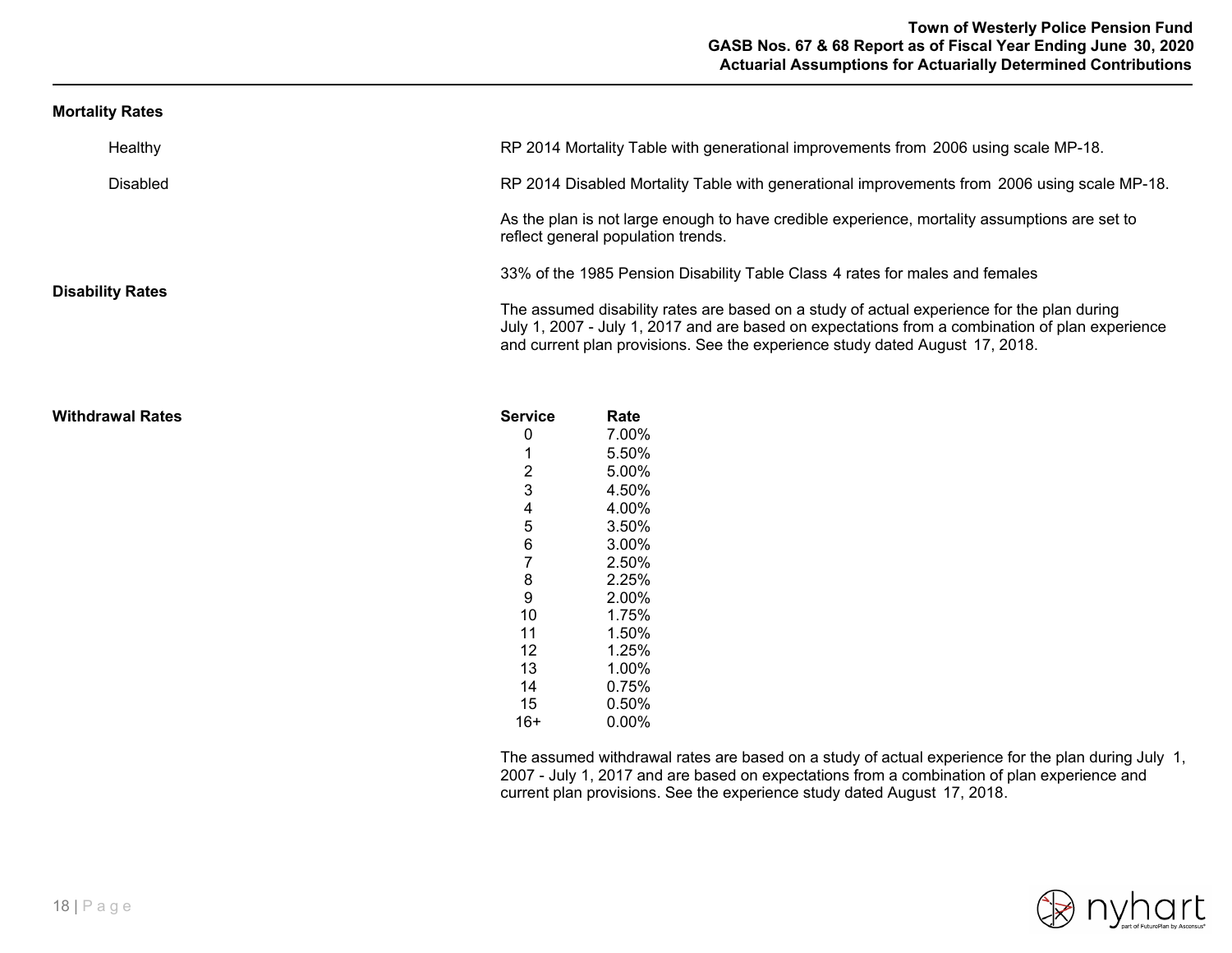| <b>Retirement Rates</b>                   | For those hired on or before July 1, 2010:                                                                                               |                                                                                                |  |
|-------------------------------------------|------------------------------------------------------------------------------------------------------------------------------------------|------------------------------------------------------------------------------------------------|--|
|                                           | <b>Service</b><br>$20 - 22$<br>23<br>24-27<br>28                                                                                         | Rate<br>30.00%<br>20.00%<br>30.00%<br>100.00%                                                  |  |
|                                           | <b>Service</b><br>25-27<br>28<br>29<br>30<br>31                                                                                          | For those hired after July 1, 2010:<br>Rate<br>30.00%<br>20.00%<br>30.00%<br>40.00%<br>100.00% |  |
| <b>Marital Status and Ages</b>            |                                                                                                                                          | 70% of males and 60% of females assumed married with wives 3 years younger than husbands       |  |
| <b>Payment Form</b>                       | 67.5% Joint & Survivor annuity for married; Single Life annuity otherwise                                                                |                                                                                                |  |
| <b>Expense and/or Contingency Loading</b> | Estimated annual administrative fees. As administrative expenses are not paid from the trust, no<br>administrative expenses are assumed. |                                                                                                |  |
| <b>Experience Study</b>                   | The most recent experience study covered experience over the period July 1, 2007 through<br>June 30, 2017                                |                                                                                                |  |

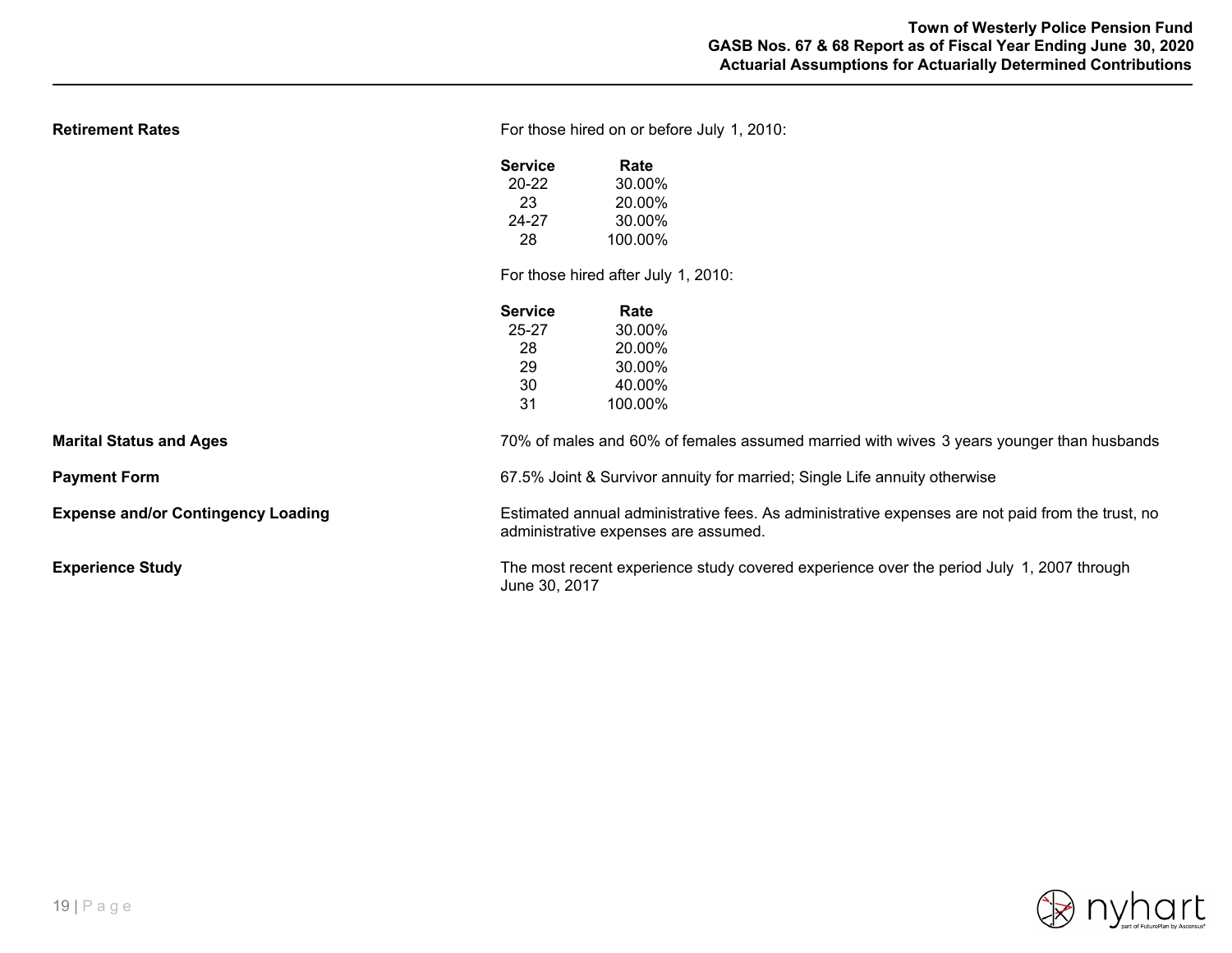## **Participation**

All regular police officers are eligible to participate.

#### **Normal retirement benefit**

A pension for life computed as 50% of annual pay for 20 years of service plus 2% times annual pay for each year of service over 20 years up to 5 years plus 1% times annual pay for each year of service over 25 years (maximum service equals 30)

For those hired after July 1, 2010, a pension for life computed as 50% of annual pay for 25 years of service plus 3% times annual pay for each year of service over 25 years (maximum service equals 30)

#### **Normal retirement date**

Effective July 1, 1987, a policeman may retire upon completion of 20 years of service Effective July 1, 2010, a policeman hired after July 1, 2010 may retire upon completion of 25 years of service Effective July 1, 2013, a policeman hired after July 1, 2013 may retire upon completion of 25 years of service and attainment of age 52

#### **Annual pay**

Base salary for the 12 months immediately preceding retirement

#### **Credited service**

Period of employment as police officer of Town

#### **Normal form of payment**

67.5% Joint & Survivor annuity

#### **Vesting**

100% vested after 10 years of service. Participants with less than 10 years of service receive a return of employee contributions with interest.